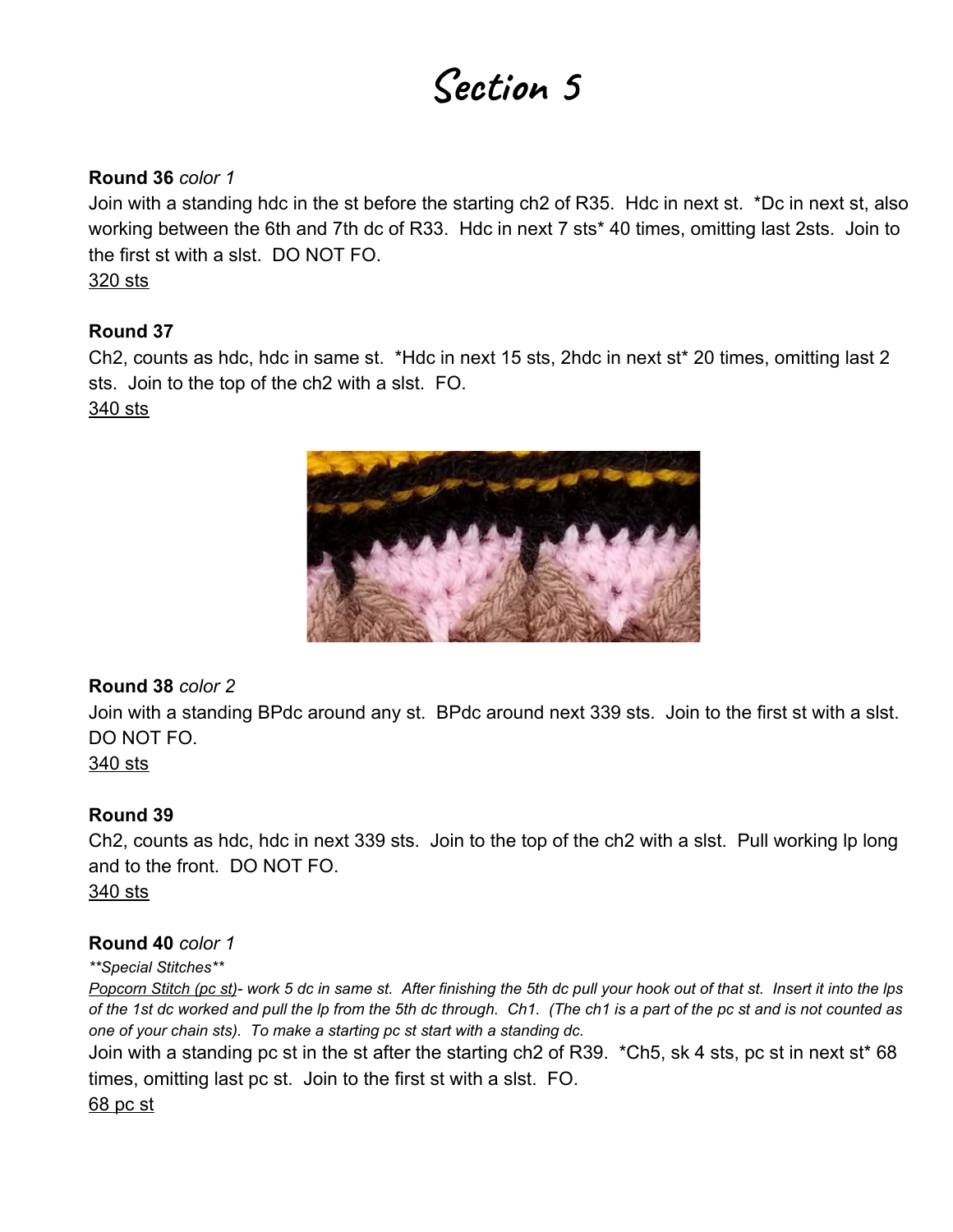

### **Round 41** *color 2*

Pick up Ip and working yarn of R39, and working in front of the ch5 of R40. Ch3, counts as dc. \*FPsc around pc st, dc in next 4 sts of R39\* 68 times, omitting last st. Join to the top of the ch3 with a slst. DO NOT FO.

340 sts

#### **Round 42**

*\*\*Hint\*\* You may want to enclose the ch of R40 in the sts* Ch3, counts as dc, dc in next 339 sts. Join to the top of the ch3 with a slst. DO NOT FO. 340 sts

# **Round 43**

Ch2, counts as hdc, hdc in next 339 sts. Join to the top of the ch2 with a slst. FO. 340 hdc